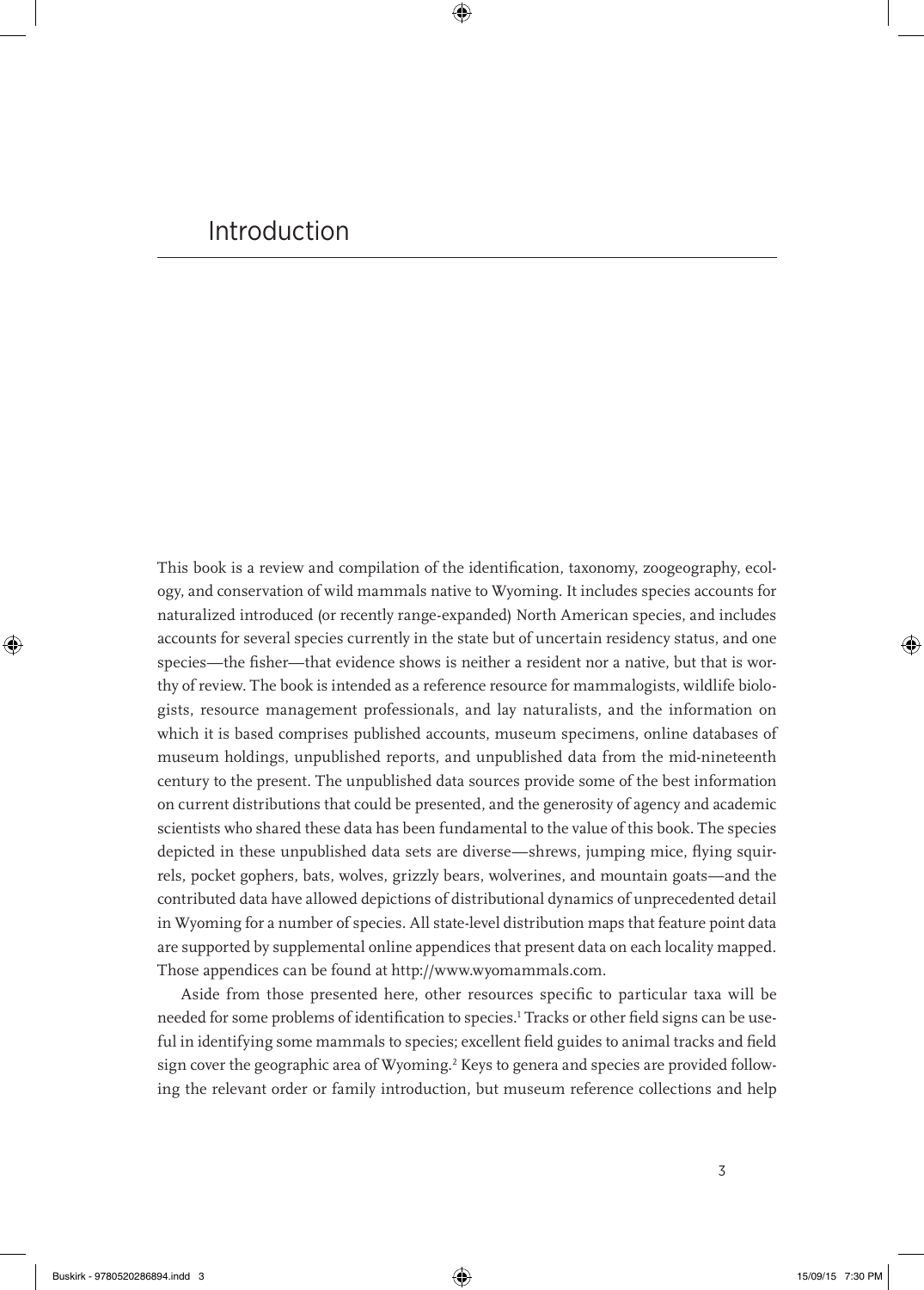



FIG. 2.1 Standard field measurements of a typical small nonflying mammal.  $L =$  total length,  $BL =$  body length, minus tail,  $TL =$  tail length, HF = hindfoot length, EFN = ear length from notch. Tail length is typically measured with the tail held perpendicular to lumbar spine.

from a specialist will be needed to identify such morphologically similar taxa as shrews, some ground squirrels, harvest mice, pocket mice, and chipmunks. Some Wyoming mammals can be reliably identified to species only through analysis of their DNA, and likely some valid biological species in Wyoming have yet to be described using molecular markers. Molecular markers for the identification of a steadily increasing number of Wyoming mammals are available now, and I refer to them where possible.

Field measurements are provided of mammals from Wyoming or as close to Wyoming as possible as an aid in identification, and as an important life history characteristic. If measurements were not available for five females and five males from Wyoming, then measurements were taken from adjacent states, and finally from the nearest area from which such sample sizes could be drawn. Locations for field measurements are given as Wyoming counties or other contributing states. Standard field measurements differ among taxa; the coding used is  $L =$  length or total length,  $BL =$  body length (length minus tail length),  $TL =$ tail length,  $SH =$  shoulder height,  $HF =$  hindfoot length,  $FFN =$  ear length from notch,  $FA =$ forearm length (bats), and  $WT =$  body weight (fig. 2.1). Sources for data on morphology come from published and unpublished accounts and museum records: University of Wyoming Museum of Vertebrates, Laramie (UWMV); University of Kansas Mammal Collection (KU); Denver Museum of Nature and Science (DMNS), Colorado; Museum of Southwestern Biology, Albuquerque, New Mexico (MSB); University of Nebraska State Museum, Lincoln (USNM); and University of Colorado Museum, Boulder (UCM).

The apparent distributions of many mammalian species in Wyoming have changed over the last 150 years, in some cases dramatically. Some of these perceived changes are due to better information, collected by better-trained biologists with improved survey tools. Other

4 Introduction

⊕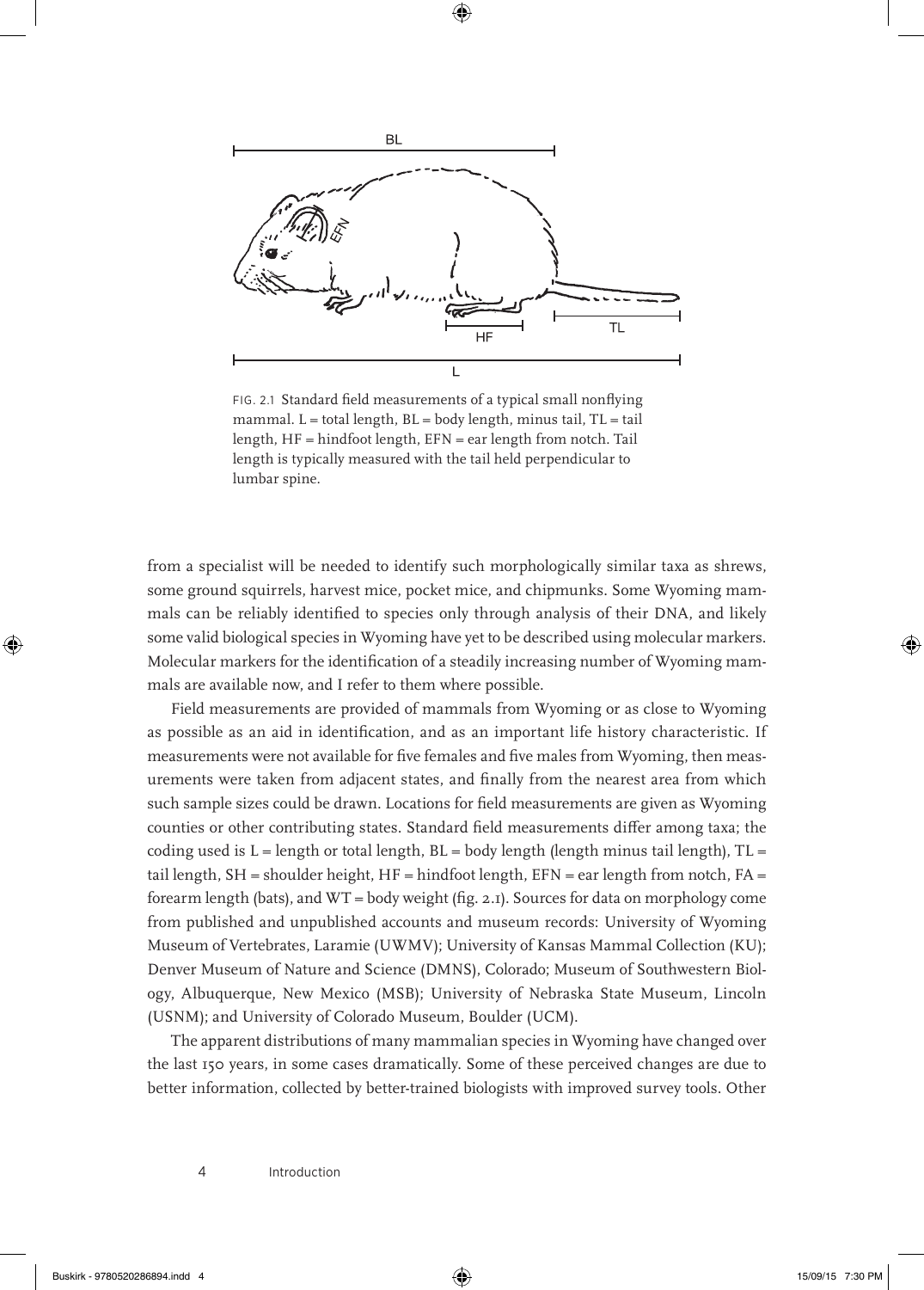⊕

changes are real and have come about as a result of human-caused environmental change, including land use, a changing climate, and altered vertebrate community members. Still other changes have been directly at the hand of humans: mammals have been eradicated, introduced, and reintroduced to Wyoming. Some of these actions have had cascading effects that are well understood, while other effects are only suspected. In the following accounts, the known and hypothesized changes in geographic ranges are presented, and the most plausible mechanisms underlying them identified. Some specialized vocabulary in the areas of anatomy, taxonomy, and biogeography is assumed, and key terms are defined in the glossary.

## DISTRIBUTION MAPS

The continental-scale distribution maps presented here are based on maps produced by NatureServe, modified for some species to reflect approximate distributions at the time of European settlement, and to reflect currently recognized species boundaries.<sup>3</sup> The statescale distribution maps were produced to reflect current distributions, in some cases distributions from earlier in the historical period, and other geographical information. Two kinds of distributional information are presented. The distributions mapped as solid color areas are intended to show an inferred pattern of occurrence of the species. Point data are used to depict localities where a species was collected, observed, or tracked via telemetry. Some species did not permit mapping of their current or past distributions; this was the case for the common gray fox and fisher.

Whether point data or an area is used to depict a distribution is a function of several factors. If the species is not distributed according to known, mapped habitat associations, or if no clear distributional boundary is apparent, and if locality data are available for the few observations available, then the distribution is depicted via points. If the species is either weakly represented in collections or other point data sources, or if its distributional boundaries are known to be sharp and habitat-based, then a smoothed polygon was used to represent its distribution. Using the coyote as an example, identification from a specimen is straightforward, and the species occurs in most or all habitats in the state, but almost no specimens or published data are associated with places where coyotes have been detected in recent decades. Coyote specimens are seldom prepared and preserved in museums. So, the distribution of the coyote is depicted here as statewide, recognizing that the species may be absent from a few sites, for example, alpine zones in winter. The state-scale distribution map for the canyon mouse illustrates the case for the use of points; the species has been collected from only a few locations in southwestern Wyoming, and those locations are documented, but how the species or its habitat is distributed between or beyond those points is not clear.

For a few species for which Wyoming data are scarce, the depicted geographic range was modified from the modeled geographic range presented in the Northwest GAP Species Explorer, a project of the University of Idaho and US Geological Survey.<sup>4</sup> The Northwest

⊕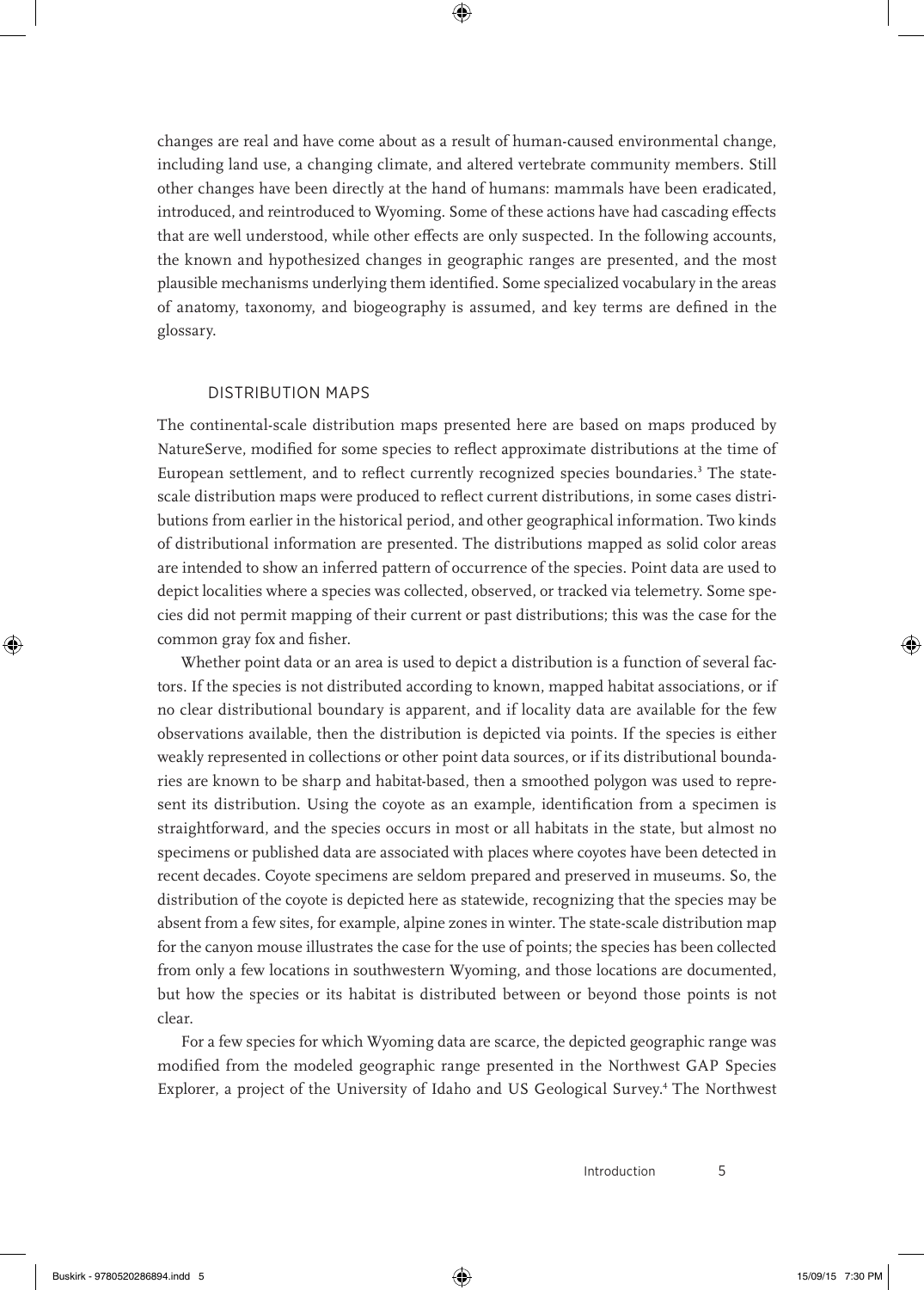GAP Program produces modeled distributions of vertebrate species, which are representations of where species are predicted to occur based on point data for the species, and environmental information about the sites where the species was observed. The species is predicted to occur where it has been found, and in places with similar environmental conditions—elevation, cover type, topography—nearby. Of course, modeled distributions are only as good as the information entered into the model. For example, a site could be a perfect match for the habitat of a species, but the site could be isolated from the current geographic range by a geographic barrier, have competitors or predators of the species of interest that prevent it from occurring at a site, or harbor diseases that affect the species of interest. In general, modeled distributions tend to be more extensive than the corresponding true species distributions, and the latter is the kind of distribution that I have depicted here, where possible.

⊕

Taxonomy and systematics are additional core topics of this book. Taxonomy refers to how taxa (kinds of organisms, such as genera, species, and subspecies) are named, and systematics is the organization of those named types into branching arrangements that reflect phylogeny: patterns of evolutionary divergence. The names and phylogenetic positions of many Wyoming mammals have changed since the seminar work on Wyoming mammals in 1965, and the latest accepted or strongly supported taxonomic and systematic revisions available are used. The standard reference for mammals worldwide is that of Wilson and Reeder (2005), but for common names for mammals north of the Mexican border I have used Bradley et al. (2014). Using standardized common names allows a biologist to communicate about species with a biologist in Eurasia or South America, without ambiguity or reference to the scientific name. In daily use where the regional context is clear, a Wyoming biologist might use such common names as "elk," "beaver," "marten," or "gray fox." However, to communicate with a broader audience, it would be necessary to specify "wapiti," "American beaver," "Pacific marten," or "common gray fox," and I have used the latter conventions here. In colloquial usage in a Wyoming context, the abbreviated common name is customary.

It is important to consider what constitutes a valid record of a species for the purpose of this work. In earlier times, the basic unit of mammalogical investigation was the museum specimen, typically in the form of a stuffed skin and a cleaned skull or skeleton, along with associated field notes. This was the basic tool of the museum mammalogist, who relied on measurements of freshly killed mammals, their cleaned skeletons, and particularly their skulls and dentition to identify them to species, or to recognize and describe new species. This approach has merit in the sense that bones and teeth are important adaptive features, and form a permanent physical record. However, we limit ourselves if we only study prepared bones and skins. First, collecting and preserving mammal specimens has been largely restricted to small-bodied species. Few museum specimens of grizzly bears, wolverines, and porcupines from Wyoming are available for study, especially from a century ago. Secondly, conservation concerns and humane animal treatment require that mammal occurrences be documented without killing them, whenever possible. For some mammal groups, particularly bats, most species can be identified and measured in hand in the field, and the animals

⊕